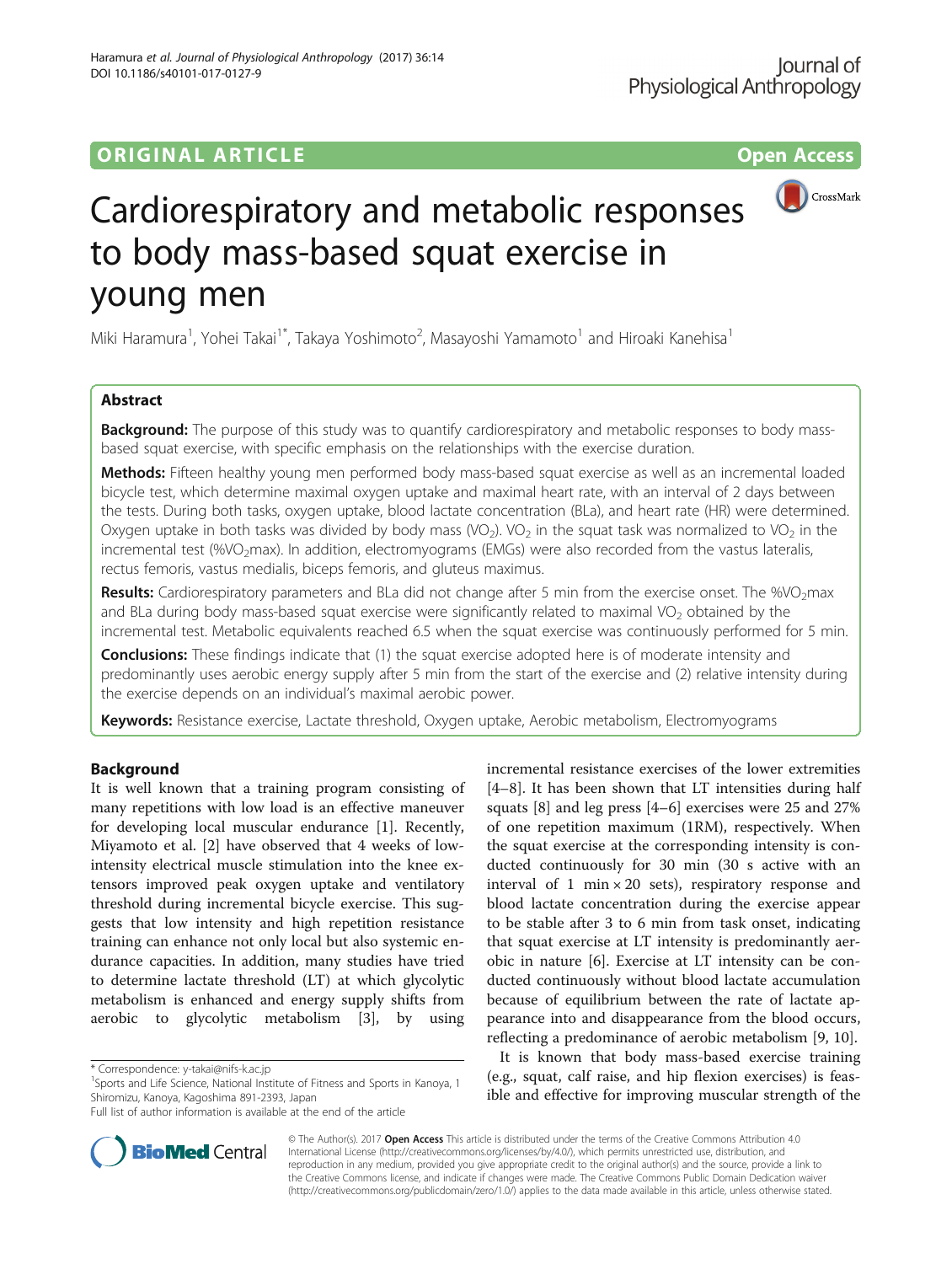<span id="page-1-0"></span>knee extensors in elderly populations [\[11](#page-7-0), [12](#page-7-0)] and percent body fat, muscular strength of the knee extensors, and jump performance in adolescences [\[13, 14](#page-7-0)]. A training scheme consisting of body mass-based exercise has some advantages in that everyone can perform such exercises anywhere with no special apparatus. However, prior studies have provided less information concerning cardiorespiratory and metabolic responses to body massbased squat exercise. Isear et al. [[15\]](#page-7-0) have reported that, for young men, activity level of the vastus lateralis during body mass-based parallel squat exercise was 33% of that observed during maximal voluntary contraction. Taking this into account together with the reports of Garnacho-Castano et al. [[8\]](#page-7-0) and de Sousa et al. [\[6\]](#page-7-0), it may be assumed that, at least for young adults, body mass-based squat exercise would be predominately supported via aerobic metabolism when it is performed continuously.

The purpose of this study was to quantify cardiorespiratory and metabolic responses to body mass-based squat exercise, with specific emphasis on the association with the exercise duration. To this end, we mainly focused the exercise times at which the measured variables reached the stable conditions and the magnitude of the measured variables at the corresponding times. As mentioned above, the previous studies that examined the effects of body mass-based exercise training have focused on improvement in muscle function and body composition. The findings obtained here will be useful for discussing whether or not body mass-based exercise can be a training modality for improving not only muscular endurance but also cardiorespiratory function.

## Methods

## Subjects

Fifteen healthy men (age,  $24.2 \pm 4.8$  years; height, 171.2  $\pm$  5.1 cm; body mass, 65.4  $\pm$  7.4 kg; percent body fat,  $16.0 \pm 4.4\%$ , means  $\pm$  SDs) participated in this study. Physical characteristics of the subjects are presented in Table 1. All subjects were involved in physical activities such as jogging and cycling for at least 3 h per week, but they did not perform regular resistance training. All subjects were free of long-term use of oral steroids use or other medications that can influence weight gain, multiple food allergies, moderate or substantial physical or developmental disability, or infection. They refrained from eating, smoking, or drinking tea or coffee for 2 h prior to the test. This study was approved by the ethical committee of the National Institute of Fitness and Sports in Kanoya. Prior to the experiment, all subjects were informed of the purpose and procedures of the study and possible risks. Written informed consent was obtained from all subjects.

## Table 1 Physical characteristics of subjects

| $74.7 + 4.8$    |
|-----------------|
| $65.4 \pm 7.4$  |
| $171.2 \pm 5.1$ |
| $16.0 \pm 4.4$  |
| $3.0 \pm 0.9$   |
| $2.3 + 0.5$     |
| $46.5 \pm 6.2$  |
| $65.8 \pm 4.8$  |
|                 |

Data are presented as means ± SDs

KET/BM knee extension torque relative to body mass, BLa blood lactate concentration, LT lactate threshold,  $%VO<sub>2</sub>max$  oxygen uptake during squat exercise relative to maximal oxygen uptake, %HRmax heart rate during squat exercise relative to maximal heart rate

## Experimental design

Subjects participated in two experimental sessions with an interval of 2 days between sessions. An incremental loaded bicycle test was conducted to determine maximal oxygen uptake  $(VO_2$ max) and maximal heart rate (HRmax) in the first session. In the second session, subjects continuously performed 200 times body massbased squat exercises. Respiratory gas, heart rate, blood lactate concentration, knee joint angle, and muscular activity were measured during both sessions.

## Incremental loaded bicycle test

The incremental test was conducted in accordance with the procedure used by James et al. [\[16\]](#page-8-0), using an electrically braked bicycle ergometer (COMBI, AEROBI-KE75XLIII, Tokyo, Japan). After a 5-min rest, subjects pedaled the bicycle with an initial load of 75 W. The load was incrementally increased by 25 W every 3 min until exhaustion. Pedaling frequency was held constant at 60 rpm with the aid of an audible metronome. We set the following criteria to judge termination of the test: (1) oxygen uptake was at a steady state, (2) rating of perceived exhaustion (RPE) was 19 or 20, (3) subjects were unable to maintain a pedaling rate of 60 rpm, (4) respiratory exchange ratio  $(RQ) > 1.15$ , and  $(5)$  heart rate was at steady state (estimated value  $\pm$  15 bpm) [\[17](#page-8-0)].

## Body mass-based squat exercise

Subjects continuously performed a body mass-based squat exercise, completing 200 repetitions. The squat task was conducted at a tempo of 45 rpm (2 beats/time) which allows subjects to carry it out correctly [\[18\]](#page-8-0). Subjects stood with their legs to shoulder width and squatted with the knee joint flexed at 90° from standing position, and then returned to initial position. A box was put behind the subjects to control range of motion during the squat task. Subjects were asked to pull their hip behind, and not to lean their trunks forward and move their knees forward, and stop the motion when changing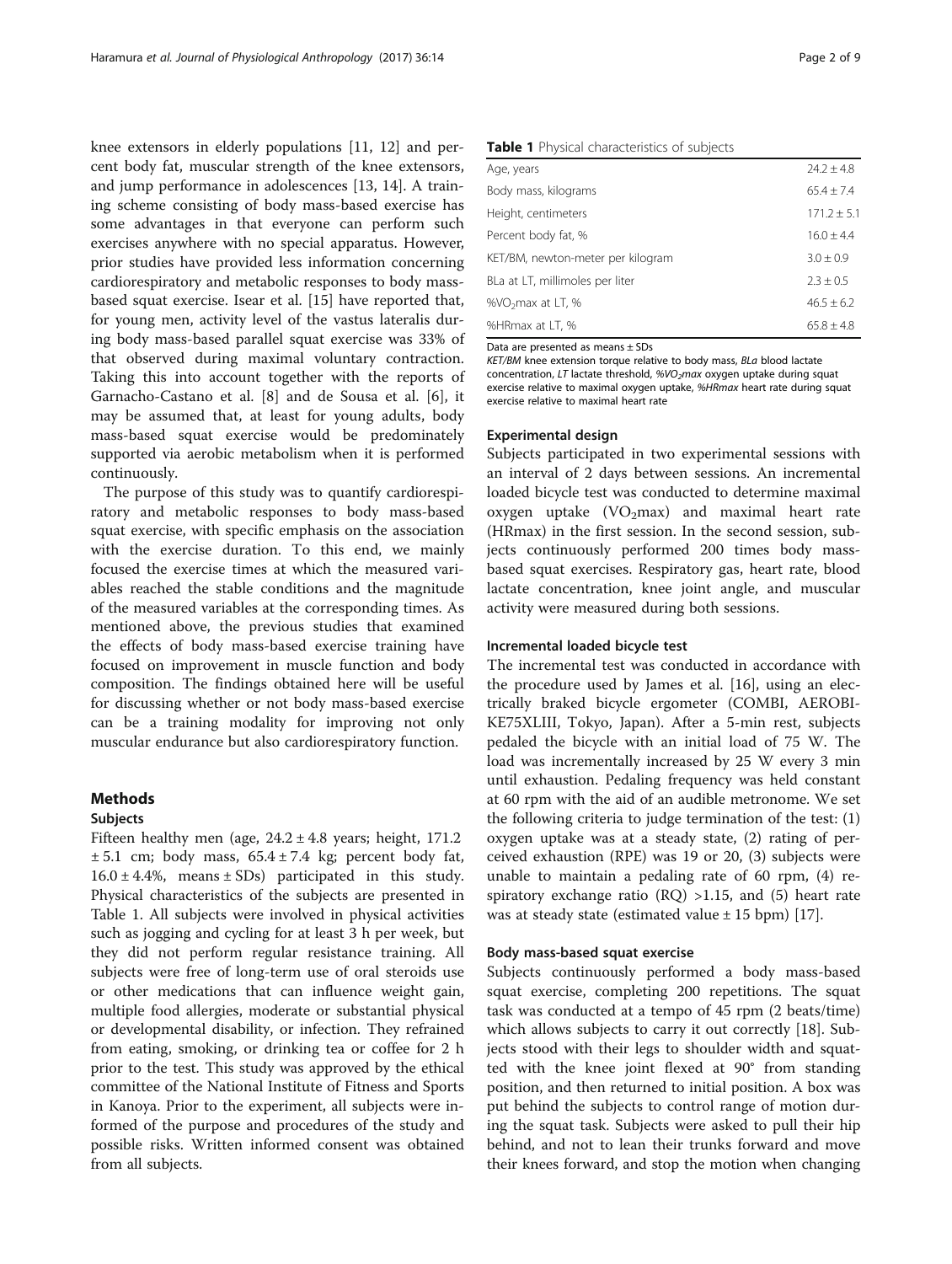from ascending (descending) to descending (ascending) phases during the task.

## Respiratory gas

During the tasks, respiratory gas was collected continuously to determine oxygen uptake  $(VO<sub>2</sub>)$ , carbon dioxide production (VCO<sub>2</sub>), minute ventilation (VE), and respiratory exchange ratio. Before the experiment commenced, flow volume calibration and oxygen gas calibration were performed using an automated breath-by-breath system that was previously calibrated (Vmax Specrta 229, Sensor medics Corp., Yorba Linda, CA, USA). During the incremental test,  $VO<sub>2</sub>max$  was taken to be the mean  $VO<sub>2</sub>$  over the final 30 s of the incremental phase [[19](#page-8-0)]. During the squat exercise, respiratory gas data was averaged for each 1 min epoch.  $VO<sub>2</sub>$  during both tasks was normalized to body mass. The  $VO<sub>2</sub>$  during the squat task was normalized to  $VO<sub>2</sub>max$  and expressed as relative value (% $VO<sub>2</sub>max$ ). Metabolic equivalents (METs) during the body massbased squat exercise were calculated from metabolic rate at rest (3.5 ml/kg/min) [[20](#page-8-0), [21](#page-8-0)] and  $VO<sub>2</sub>$  during the squat exercise.

## Heart rate

Heart rate (HR) was monitored every 1 s using telemetry (Polar RC3 GPS, Polar Electro OY; Kempele, Finland). HR was averaged over every 1 min, and normalized to HRmax, and expressed as relative value (%HRmax).

## Blood lactate concentration

Blood sample (0.3 μl) was collected from the fingertip using a portable digital Lactate Pro meter (Lactate Pro2, LT-1730, ARKRAY Factory Inc, Kyoto, Japan) and in the last 30 s of each stage during the incremental load test. Blood lactate concentration (BLa) was averaged over every 1 min during the squat exercise. The LT was estimated using the algorithm adjustment method [[5\]](#page-7-0) and based on the procedure described by Orr et al. [\[22\]](#page-8-0), as work intensity at which lactate concentrations start to increase in an exponential manner [\[23](#page-8-0)].

## Knee joint angle

To determine the ascending and descending squat exercise phases, knee joint angles were recorded using an electronic goniometer (SG-150, Biometrics, Gwent, UK). The goniometer was attached to the lateral side of the thigh and lower leg with adhesive tape. Joint angle signals were recorded and stored via a 16-bit analog/digital converter (PowerLab/16S, ADInstruments, Sydney, Australia) on a personal computer at a sampling frequency of 2 kHz.

## Electromyogram

During both maximal voluntary contraction (MVC) and squat tasks, surface electromyograms (EMGs) (ME6000T, MEGA Electronics, Finland) with Ag-AgCl electrodes (diameter 10 mm; interelectrode distance 20 mm) (N-00-S, Blue Sensor M, Ambu, Denmark) were recorded from the vastus lateralis (VL), rectus femoris (RF), vastus medialis (VM), biceps femoris (BF), and gluteus maximus (GM) muscles from the right leg. After the skin surface was shaved, rubbed with sandpaper, and cleaned with alcohol, the electrodes were attached to the skin over the muscle belly to the direction of fascicles at the same location between days, according to the method reported by Tillin et al. [[24\]](#page-8-0). The electrode locations were at 55% (VL), 50% (RF), 90% (VM), and 45% (BF) of the distance between the greater trochanter and the lateral femoral condyle. The location of each electrode was marked on the skin surface with a permanent maker. A ground electrode (preamplifer) was attached near the two electrodes. EMG signals were collected at a sampling frequency of 2 kHz and stored on a personal computer. EMG signals and MVC torques is obtained from the right side. To normalize muscular activity during the squat task, the subject exerted MVC in each muscle. For the MVC tasks, subjects gradually exerted each torque from baseline to maximum and then sustained at maximum for approximately 2 s. Subjects performed two trials, with a 3-min interval between trials. To determine maximal EMG amplitudes of the knee extensors and flexors, subjects exerted knee extension and flexion torques with a dynamometer (Biodex System 2; Biodex Medical Systems, NY, USA). Subjects were fixed on an adjustable chair with hip and knee joints flexed at 90°. To prevent the joint angle from changing during the tasks, the trunk and hips were fixed using non-elastic belts. To quantify maximal GM EMG amplitude, subjects produced hip extension torque using a custom-made device (AO-2T, Applied Office, Japan) equipped with tension/compression load cells (LUR-A-SA1, Kyowa, Japan). Subjects lay down prone on a bed with their knee joint flexed at 90°. To prevent the joint angle from changing during the task, the trunk and hips were fixed by non-elastic belts. An additional trial was conducted if the difference in the peak values between the trials was more than 10%. The trial with the highest peak force was adopted for further analysis. MVC torques were normalized to body mass.

Root-mean-square (RMS) was calculated from the EMG amplitudes of each muscle during the MVC and squat tasks, using data analysis software (Chart version 7; ADInstruments, Australia). In the MVC task, the RMS value (EMG<sub>MVC</sub>) was determined over a 1-s window centered at the time at which peak torque was attained (Fig. [1a\)](#page-3-0). In the squat task, the RMS value was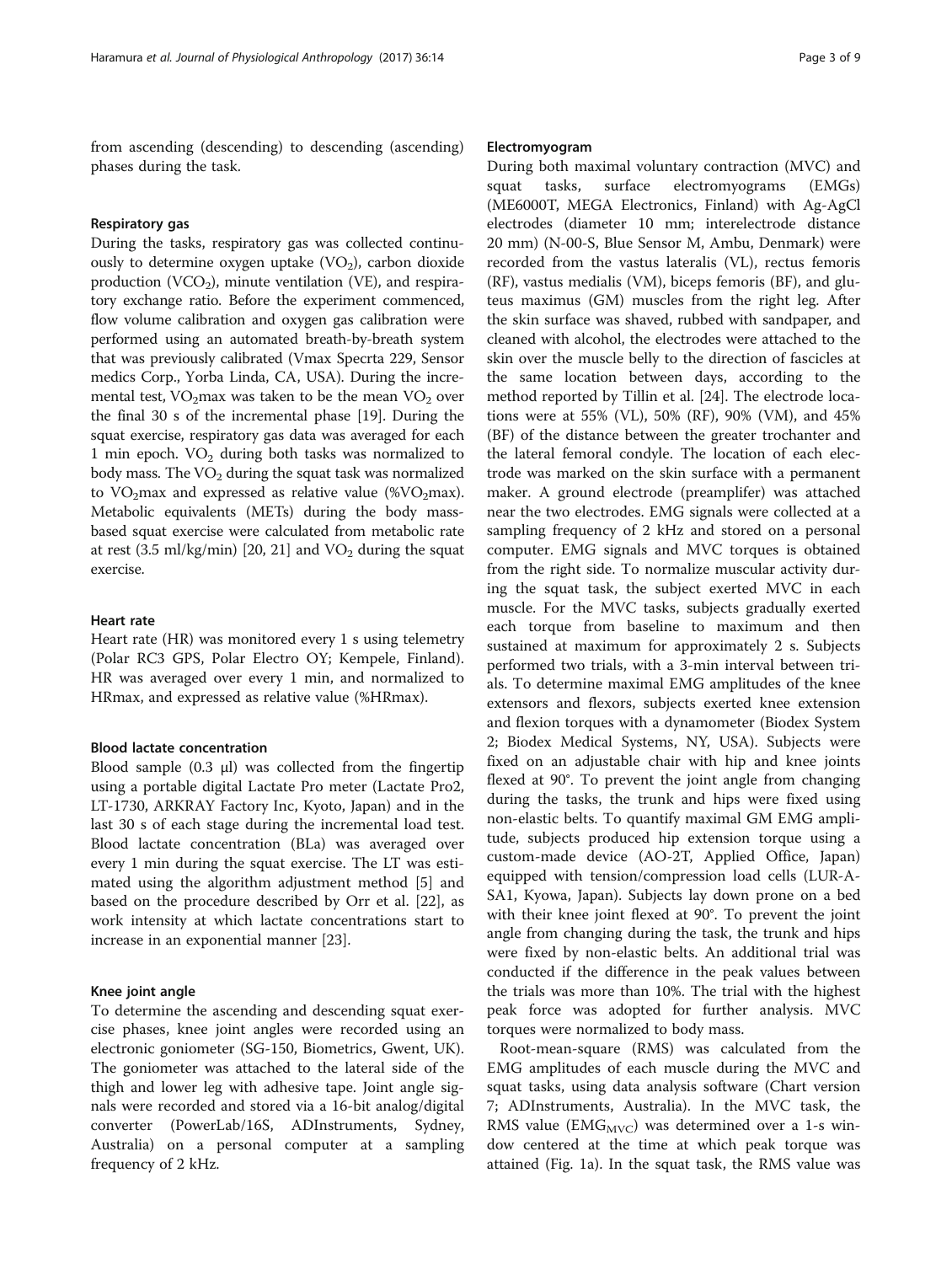<span id="page-3-0"></span>

determined over a 1-min window (Fig. 1b). The RMS value during the squat task was normalized to  $EMG<sub>MVC</sub>$ and expressed as a relative value (% $EMG<sub>MVC</sub>$ ).

In our preliminary study, seven young men performed MVCs twice with an interval of 7 days to confirm the reproducibility of MVC measurements. As the results, intra-class correlation coefficients were ≥0.88 for MVC torques, and ≥0.79 for EMG amplitudes during the MVCs, satisfying a criteria for reproducibility of the measurement (>0.75) [[25\]](#page-8-0).

## Statistical analysis

Descriptive data are presented as means ± SDs. Prior to the experiment, we have estimated sample size based on Cohen's criteria (effect size, 0.40; an α level, 0.05; a power (1-β), 0.95) [\[26](#page-8-0)] by using statistical software (G\*Power 3.1.9.2, Heinrich-Heine-Universitat Düsseldorf, Düsseldorf, Germany;<http://www.gpower.hhu.de/>). The results revealed that at least nine subjects were necessary as the total sample size. Independent variables were  $VO_2$ , % $VO_2$ max, METs, VE, RQ, HR, %HRmax, BLa, and %EM $G_{\text{MVC}}$ . Mauchly's test of sphericity was used to confirm variable homogeneity. To test for significant time-related differences in these variables during the body mass-based squat exercise, one way analysis of variance (ANOVA) with repeated measures was used. When appropriate, Bonferroni tests were used for post

hoc comparisons. In this study, we defined the condition in which the measured variable did not significantly differ between adjacent time points as stable condition. Pearson's product-moment correlation coefficient  $(r)$  was calculated for relationships between  $VO<sub>2</sub>$ max and each of BLa and %VO<sub>2</sub>max during the squat task  $(4 \text{ to}$ 9 min). BLa and  $\%VO<sub>2</sub>max$  data averaged in stable condition, respectively. Furthermore, we examined significance of  $r$  on the relationships between %EMG $_{\text{MVC}}$ of each muscle and MVC torque relative to body mass. The %EM $G_{\text{MVC}}$  data averaged in stable condition in this analysis. Statistical significance was set at  $p < 0.05$ . All data were analyzed using statistical software (SPSS statistics 22; IBM, Tokyo, Japan).

## Results

The mean values for cardiorespiratory and metabolic parameters at LT during the incremental test were 2.3 ± 0.5 mmol/L for BLa,  $46.5 \pm 6.2\%$  for  $\%$ VO<sub>2</sub>max, and  $65.8 \pm 4.8\%$  for %HRmax (Table [1\)](#page-1-0).

## Cardiorespiratory response during body mass-based squat exercise

 $VO<sub>2</sub>$ , %VO<sub>2</sub>max, and METs at 1 min from the exercise onset were significantly lower than those at other exercise time points, and significantly elevated until 4 min  $(p < 0.05)$ . However, these variables did not significantly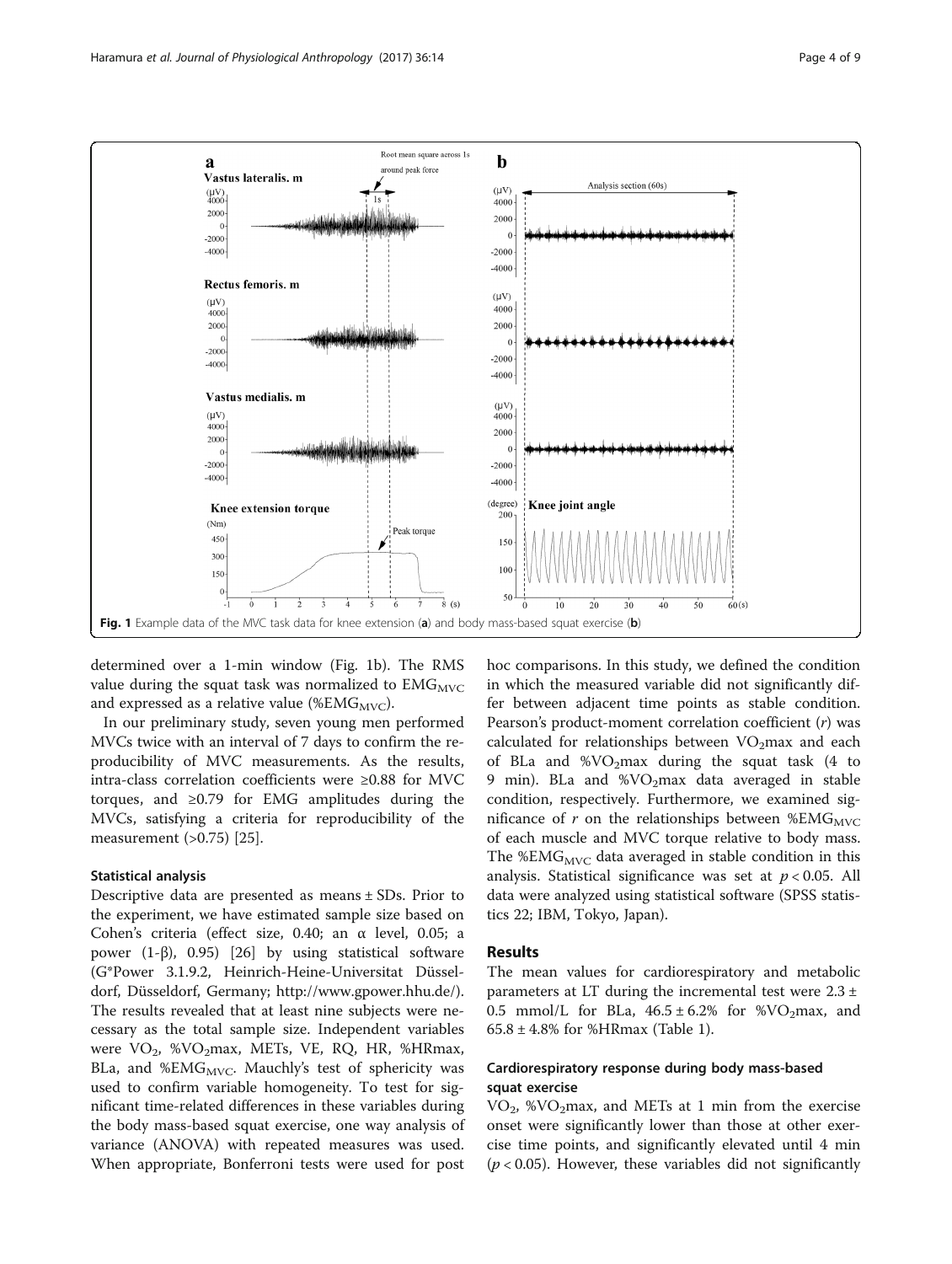change after 5 min from the exercise onset (Fig. 2). The average values from 5 to 9 min were  $22.7 \pm 3.9$  ml/kg/ min for  $VO_2$ , 46.2 ± 9.7% for %VO<sub>2</sub>max, and 6.5 ± 1.1 for METs. Time courses of  $VCO<sub>2</sub>$  and VE were similar to those of  $VO<sub>2</sub>$  and %VO<sub>2</sub>max. The average values across 5–9 min were  $1.6 \pm 0.4$  L/min for VCO<sub>2</sub> and  $35.0 \pm$ 8.8 L/min for VE. RQ significantly increased until the second time point ( $p < 0.05$ ), but did not change from 3 to 9 min  $(1.1 \pm 0.1)$ .

Time courses of HR and %HRmax during body massbased squat exercise are presented in Fig. 3. HR and %HRmax at 1 min from the exercise onset were significantly lower than those at other exercise time points, and significantly elevated until 6 min ( $p < 0.05$ ). In these variables, however, there were no significant differences





Fig. 3 Heart rate (HR) and HR relative to HRmax (%HRmax) during body mass-based squat exercise

in any combination across exercise time points during a duration from 7 to 9 min. The average values from 7 to 9 min were 131.1 ± 17.1 bpm and 71.2 ± 9.0%HRmax, respectively.  $\%$ VO<sub>2</sub>max during the squat exercise across 5-9 min time points was negatively related to  $VO<sub>2</sub>max$ ( $r = -0.561$ ,  $p < 0.05$ ). The relationship between %HRmax during the squat exercise across 7-9 min time points and  $VO<sub>2</sub>max$  was not significant.

## BLa during body mass-based squat exercise

BLa was the lowest at 1 min during the exercise (Fig. [4](#page-5-0),  $p < 0.05$ ). BLa values at 2 and 3 min were lower than those at 5, 8, and 9 min ( $p < 0.05$ ), respectively. There was no significant increase in BLa after 3 min from the exercise onset. The average value across 3–9 min was  $3.6 \pm 2.2$  mmol/L. BLa during the body mass-based squat exercise across 3-9 min time points was negatively related to  $VO<sub>2</sub>max$  (*r* = -0.582, *p* < 0.05).

## %EMG $_{\text{MVC}}$  during body mass-based squat exercise

Time courses of  $%EMG_{MVC}$  during body mass-based squat exercise are presented in Fig. [5](#page-6-0). The %EM $G_{\text{MVC}}$  of VL, RF, VM, BF, and GM at 1 min from the exercise onset were significantly lower as compared to those at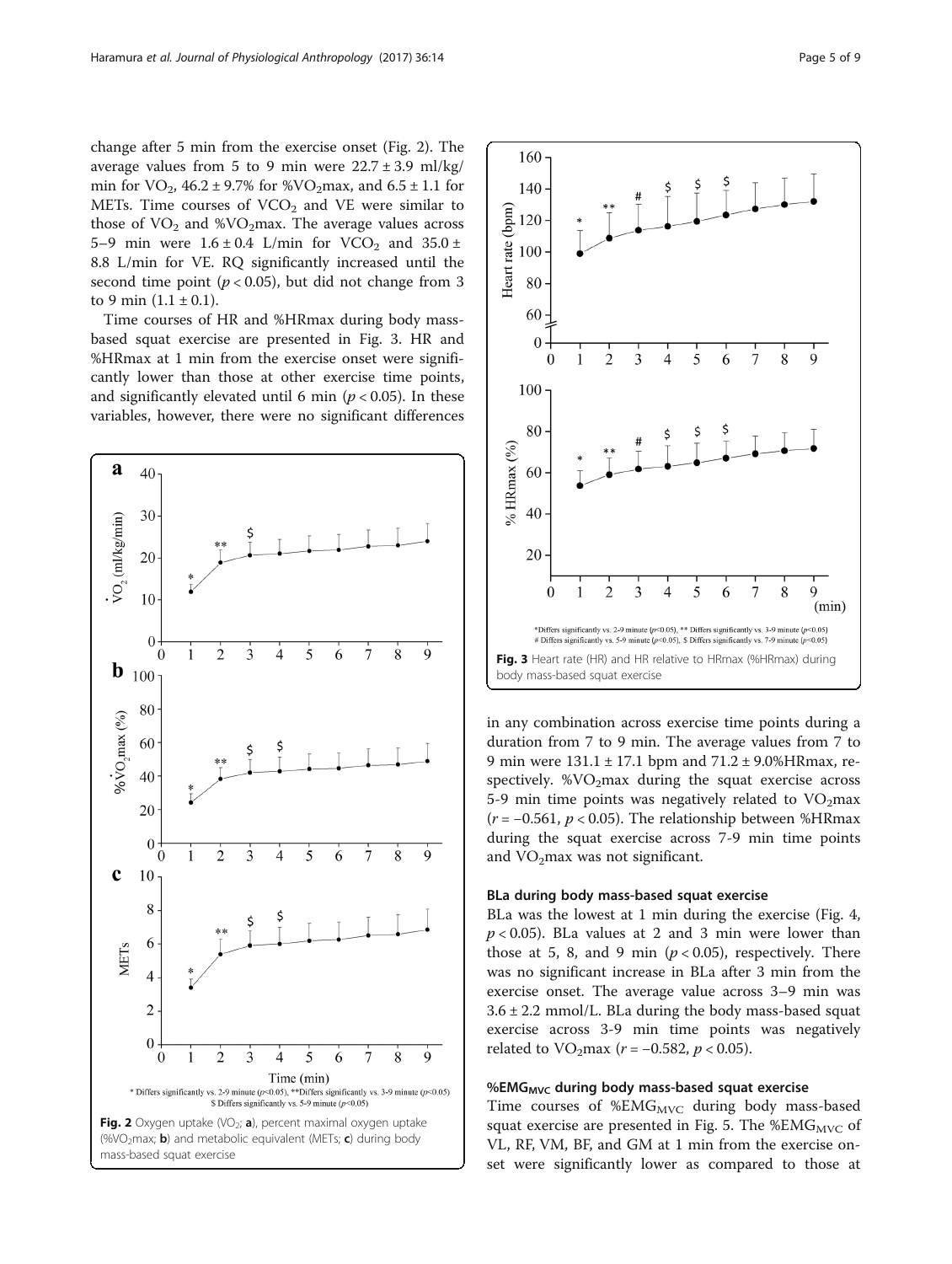other exercise time points. These variables had no significant differences in any combination across exercise time points during a duration between 6 and 9 min. The %EMG<sub>MVC</sub> of VL (45.0 ± 17.9%EMG<sub>MVC</sub>) and BF (6.3 ± 3.7%EM $G_{\text{MVC}}$ ) is significantly higher after 6 min from exercise onset compared to those values across 1-5 min  $(40.6 \pm 18.0\%$ EMG<sub>MVC</sub> for VL and  $5.3 \pm 3.2\%$ EMG<sub>MVC</sub> for BF). The %EM $G_{MVC}$  values for RF, VM, and GM  $(31.4 \pm 15.0\%$ EMG<sub>MVC</sub> for RF,  $39.6 \pm 17.3\%$ EMG<sub>MVC</sub> for VM,  $9.3 \pm 4.1\%$ EMG<sub>MVC</sub> for GM) were higher than those at 1-5 min  $(28.7 \pm 13.4\% \text{EMG}_{MVC}$  for RF,  $34.8 \pm$ 16.2%EMG<sub>MVC</sub> for VM, 8.4  $\pm$  4.0% for GM), respectively. The  $%EMG<sub>MVC</sub>$  of each muscle was not significantly related to the cardiorespiratory parameters during the squat exercise. The %EM $G_{MVC}$  for VL during the body mass-based squat exercise was negatively related to knee extension torque relative to body mass (KET/ BM)  $(r = -0.627, p < 0.05)$ . For RF and VM, the corresponding relationships were not significant  $(r = -0.175$ -0.268, n.s.).

## **Discussion**

The main findings of this study were that (1) cardiorespiratory and BLa significantly increased until 4 min from the start of body mass-based exercise, but did not further change after 5 min and (2)  $\%$ VO<sub>2</sub>max and BLa during the squat exercise were negatively correlated with  $VO<sub>2</sub>max.$  These findings indicate that body mass-based squat exercise is conducted predominantly using an aerobic energy supply after 5 min from the start of the exercise, and that the magnitude of aerobic and anaerobic metabolisms during the exercise depends on an individual's maximal aerobic power.

VO2max, VE, and BLa during the squat exercise did not significantly change after 5 min from exercise onset. Respiratory response is related to increases in metabolic products such as carbon dioxide and blood lactate in active muscle [[27](#page-8-0), [28](#page-8-0)] These metabolic products stimulate peripheral and central chemoreceptors and occurs ventilatory facilitation [[27\]](#page-8-0). Considering earlier findings, the lack of significant changes in  $VO<sub>2</sub>$ max and VE after 5 min from exercise onset may be due to the fact that BLa did not change over the corresponding periods. Furthermore, low or moderate effort exercise can be maintained for a relatively long time, because blood lactate concentration is an equilibrium between rate of lactate appearance into and disappearance from the blood during exercises [\[9](#page-7-0), [10\]](#page-7-0), indicating that energy for the exercise is supplied largely via aerobic metabolism [[29\]](#page-8-0).

Oxygen uptake averaged across 5-9 min from exercise onset was  $22.7 \pm 3.9$  ml/kg/min (46.2%VO<sub>2</sub>max). This value is equivalent to that for squat exercise at LT inten-sity (25 ml/kg/min) [\[8\]](#page-7-0). Furthermore,  $\%$ VO<sub>2</sub>max at LT during the incremental loaded bicycle test was  $46.5 \pm$ 6.2%, being similar to that obtained during the body mass-based squat exercise. The  $VO<sub>2</sub>$  during the body mass-based squat exercise  $(22.7 \pm 3.9 \text{ ml/kg/min})$  was similar to another value obtained during half squat exercise with a load of approximately 30%1RM (18.3 ml/kg/ min) [[5](#page-7-0)]. This indicates that cardiorespiratory response to the body mass-based squat exercise is similar to that for squat exercise with an LT intensity external load. METs during the body-mass based squat exercise was  $6.5 \pm 1.1$ , corresponding to moderate aerobic exercise such as jogging and moderate aerobic dancing [\[30](#page-8-0)]. Taken together, we may say that, from the viewpoint of cardiorespiratory response, body mass-based squat exercise becomes a moderate intensity task when it is continued for at least for 5 min.

 $%VO<sub>2</sub>max$  and BLa during the body mass-based squat exercise were both significantly related to  $VO<sub>2</sub>$ max. This result indicates that oxygen uptake and metabolic response during the squat exercise may depend on maximal aerobic power. In other words, these current results imply that a person with higher  $VO<sub>2</sub>$ max can conduct body mass-based squat exercise with relative low physiological load. Higher aerobic power may be attributed to greater mitochondrial numbers, greater mitochondrial density, and higher oxidation ability in active muscle [[31\]](#page-8-0). In the present results, however, the  $VO<sub>2</sub>$  during the squat exercise was not significantly related to  $VO<sub>2</sub>$ max  $(r = 0.010, p = 0.970)$ . This implies that the absolute oxygen uptake during the exercise is almost the same regardless of the magnitude of  $VO<sub>2</sub>$ max.

The mean value of %EM $G_{MVC}$  during the squat exercise was 40.6% for VL, 28.7% for RF, 34.8% for VM, 5.3% for BF, and 8.4% for GM. These values are equivalent to

<span id="page-5-0"></span>6 Blood lactate concentration (mmol/L) 5  $\overline{4}$ 3  $\overline{2}$  $\mathbf{1}$  $\mathbf{Q}$  $\theta$  $\overline{2}$ 3 4 5 6 7 8 Time (min) \* Differs significantly versus 2-9min  $(p<0.05)$ , \*\*Differs significantly versus 2 min  $(p<0.05)$ <br>\$ Differs significantly versus 3min  $(p<0.05)$ , # Differs significantly versus 4min  $(p<0.05)$ Fig. 4 Blood lactate concentration (BLa) during body mass-based squat exercise

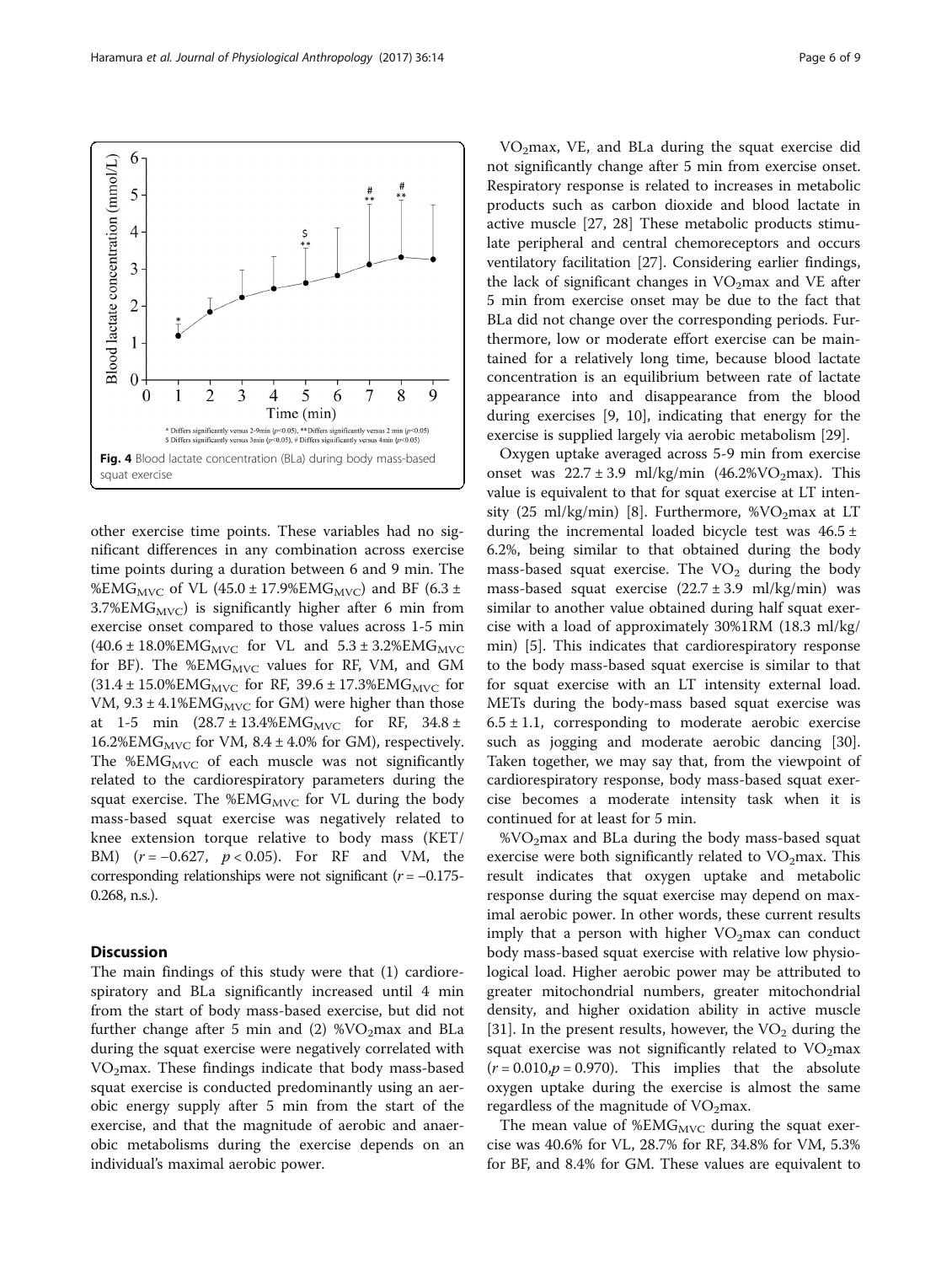<span id="page-6-0"></span>

those reported by Isear et al. [[15](#page-7-0)] who examined EMG activities during body mass-based squat exercise  $(33.1\%EMG<sub>MVC</sub>$  for VL,  $40.0\%EMG<sub>MVC</sub>$  for RF, and  $10.8\%$ EM $G_{MVC}$  for GM). In the present study, the  $%EMG<sub>MVC</sub>$  during the squat exercise significantly increased after 6 min from exercise onset. Because oxygen uptake is positively related to integrated EMG activity during an incremental loaded bicycle test [\[32\]](#page-8-0), increases in integrated EMG, being derived from the number of action potentials and contracting muscle fibers [\[33](#page-8-0)], may be associated with elevated oxygen uptake during exercises. However, in the present results, the %EM $G_{\text{MVC}}$ during the squat exercise increased in the later stages of the exercise, whereas oxygen uptake did not significantly shift after 5 min in this study. This might be due to the degree of increases in muscular activities during the exercise. In fact, the differences between the values averaged after 6 min and the values averaged over 1-5 min were  $3.5$ -7.6%EMG<sub>MVC</sub> for each muscle, indicating relatively small.

The %EM $G_{\text{MVC}}$  for VL during body mass-based squat exercise was significantly related to KET/BM. This result supports our previous findings that the muscular activity levels of lower limb muscles during body mass-based exercises are negatively related to knee extension torque relative to body mass [\[11](#page-7-0), [34\]](#page-8-0). This implies that relative effort during body mass-based squat exercise is greater in a person with low force-generating capacity than one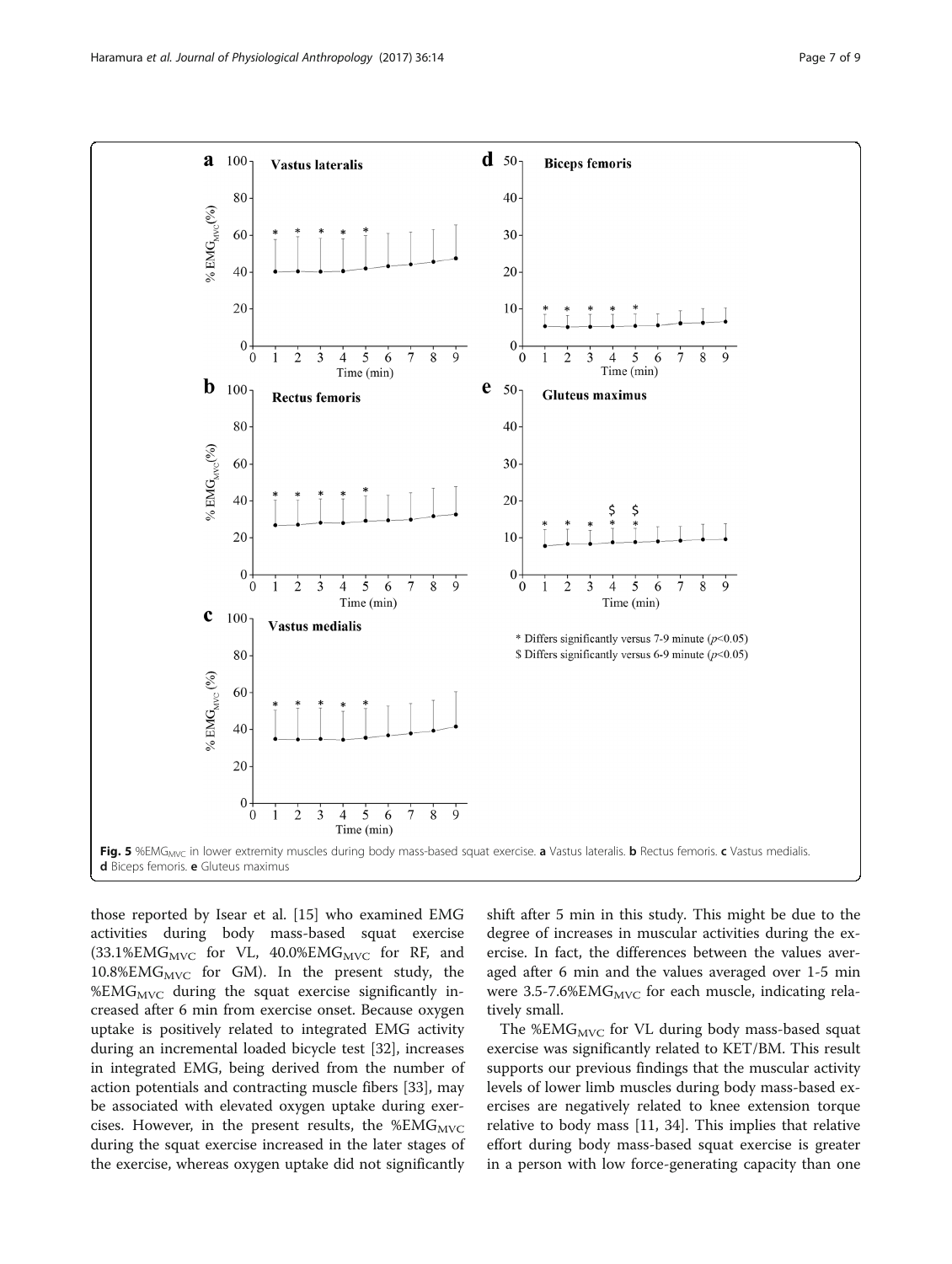<span id="page-7-0"></span>with high force-generating capacity. Considering that increase in relative load during the incremental loaded bicycle test linearly elevates oxygen uptake and integrated EMG activity [[32](#page-8-0)],  $\%$ VO<sub>2</sub>max would be expected to depend on the muscular activity level during the squat exercise. However, the corresponding relationships were not significant in this study. Therefore, at least in young men, cardiorespiratory responses during body massbased squat exercise may be independent of the muscular activity level of the knee extensors.

Because the design of this study was cross-sectional study, it is unclear whether body mass-based squat exercise training improves systemic and local endurance capacities. Miyamoto et al. [2] revealed that a 4-week intervention with low-intensity electrical muscle stimulation during knee extension exercises, corresponding to 3-4 METs, enhanced oxygen uptake during cycle ergometer. In the present study, METs during the body mass-based squat exercise reached  $6.5 \pm 1.1$ , and mainly activated the knee extensors. Body mass-based squat exercise may be one feasible approach for improving systemic and local endurance capacity when it is performed continuously at least for 5 min.

## Conclusions

From the viewpoint of cardiorespiratory and metabolic responses, body mass-based squat exercise is moderate intensity and is performed via aerobic metabolism after 5 min from exercise onset. Furthermore, the relative intensity of the squat exercise partially depends on the individual's aerobic maximal power.

### Abbreviations

%EMG<sub>MVC</sub>: EMG amplitude relative to EMG<sub>MVC</sub>; %HRmax: HR relative to HRmax; %VO<sub>2</sub>max: VO<sub>2</sub> relative to VO<sub>2</sub>max; ANOVA: Analysis of variance; BF: Biceps femoris; BLa: Blood lactate concentration; EMG: Electromyogram; EMG<sub>MVC</sub>: EMG amplitude during MVC; GM: Gluteus maximus; HR: Heart rate; HRmax: Maximal heart rate; KET: Knee extension torque; LT: Lactate threshold; METs: Metabolic equivalents; MVC: Maximal isometric voluntary contraction; RF: Rectus femoris; RMS: Root-mean-square; RPE: Rating of perceived exhaustion; RQ: Respiratory exchange ratio; VCO<sub>2</sub>: Carbon dioxide production; VE: Minute ventilation; VL: Vastus lateralis; VM: Vastus medialis; VO<sub>2</sub>: Oxygen uptake; VO<sub>2</sub>max: Maximal oxygen uptake

## Acknowledgements

This study was supported by a NIFS project for designing school-based exercise training for promoting fitness and cognitive functioning in children. The authors thank the teachers of the pilot study schools in Kagoshima and students of National Institute of Fitness and Sports in Kanoya for their contributions.

### Authors' contributions

MH participated in the study design and cardiorespiratory and metabolic response measurements and drafted the manuscript. YT participated in the study design, coordinated the research activities, and drafted the manuscript. TY participated in the cardiorespiratory and metabolic response measurement and drafted the manuscript. MY participated in the study design, coordinated the research activities, and drafted the manuscript. HK participated in the study design, coordinated the research activities, and drafted the manuscript. All authors read and approved the final manuscript.

### Competing interests

The authors declare that they have no competing interests.

#### Ethics approval and consent to participate

This study was approved by the ethical committee of the National Institute of Fitness and Sports in Kanoya. All subjects were informed of the purpose and procedures of the study and possible risks. Written informed consent was obtained from all subjects.

#### Author details

<sup>1</sup>Sports and Life Science, National Institute of Fitness and Sports in Kanoya, 1 Shiromizu, Kanoya, Kagoshima 891-2393, Japan. <sup>2</sup>Japan Institute of Sports Sciences, 3-15-1 NishigaokaKita-ku, Tokyo 115-0056, Japan.

## Received: 22 September 2016 Accepted: 16 January 2017 Published online: 08 February 2017

#### References

- 1. Garber CE, Blissmer B, Deschenes MR, Franklin BA, Lamonte MJ, Lee IM, Nieman DC, Swain DP. American College of Sports Medicine position stand. Quantity and quality of exercise for developing and maintaining cardiorespiratory, musculoskeletal, and neuromotor fitness in apparently healthy adults: guidance for prescribing exercise. Med Sci Sports Exerc. 2011;43:1334–59.
- 2. Miyamoto T, Kamada H, Tamaki A, Moritani T. Low-intensity electrical muscle stimulation induces significant increases in muscle strength and cardiorespiratory fitness. Eur J Sport Sci. 2016: 1-7. doi[:10.1080/17461391.](http://dx.doi.org/10.1080/17461391.2016.1151944) [2016.1151944](http://dx.doi.org/10.1080/17461391.2016.1151944).
- 3. Davis JA. Anaerobic threshold: review of the concept and directions for future research. Med Sci Sports Exerc. 1985;17:6–21.
- 4. Simoes RP, Mendes RG, Castello V, Machado HG, Almeida LB, Baldissera V, Catai AM, Arena R, Borghi-Silva A. Heart-rate variability and blood-lactate threshold interaction during progressive resistance exercise in healthy older men. J Strength Cond Res. 2010;24:1313–20.
- 5. de Sousa NM, Magosso RF, Pereira GB, Leite RD, Arakelian VM, Montagnolli AN, Perez SA, Baldissera V. The measurement of lactate threshold in resistance exercise: a comparison of methods. Clin Physiol Funct Imaging. 2011;31:376–81.
- 6. de Sousa NM, Magosso RF, Pereira GB, Souza MV, Vieira A, Marine DA, Perez SE, Baldissera V. Acute cardiorespiratory and metabolic responses during resistance exercise in the lactate threshold intensity. Int J Sports Med. 2012;33:108–13.
- 7. Simoes RP, Castello-Simoes V, Mendes RG, Archiza B, Dos Santos DA, Bonjorno Jr JC, de Oliveira CR, Catai AM, Arena R, Borghi-Silva A. Identification of anaerobic threshold by analysis of heart rate variability during discontinuous dynamic and resistance exercise protocols in healthy older men. Clin Physiol Funct Imaging. 2014;34:98–108.
- 8. Garnacho-Castano MV, Dominguez R, Mate-Munoz JL. Understanding the meaning of lactate threshold in resistance exercises. Int J Sports Med. 2015;36:371–7.
- 9. Beneke R, Hutler M, Leithauser RM. Maximal lactate-steady-state independent of performance. Med Sci Sports Exerc. 2000;32:1135–9.
- 10. Billat VL, Sirvent P, Py G, Koralsztein JP, Mercier J. The concept of maximal lactate steady state: a bridge between biochemistry, physiology and sport science. Sports Med. 2003;33:407–26.
- 11. Fujita E, Kanehisa H, Yoshitake Y, Fukunaga T, Nishizono H. Association between knee extensor strength and EMG activities during squat movement. Med Sci Sports Exerc. 2011;43:2328–34.
- 12. Nakamoto H, Yoshitake Y, Takai Y, Kanehisa H, Kitamura T, Kawanishi M, Mori S. Knee extensor strength is associated with Mini-Mental State Examination scores in elderly men. Eur J Appl Physiol. 2012;112:1945–53.
- 13. Takai Y, Fukunaga Y, Fujita E, Mori H, Yoshimoto T, Yamamoto M, Kanehisa H. Effects of body mass-based squat training in adolescent boys. J Sports Sci Med. 2013;12:60–5.
- 14. Yoshimoto T, Takai Y, Fukunaga Y, Fujita E, Yamamoto M, Kanehisa H. Effects of school-based squat training in adolescent girls. J Sports Med Phys Fitness. 2016;56:678–83.
- 15. Isear Jr JA, Erickson JC, Worrell TW. EMG analysis of lower extremity muscle recruitment patterns during an unloaded squat. Med Sci Sports Exerc. 1997;29:532–9.